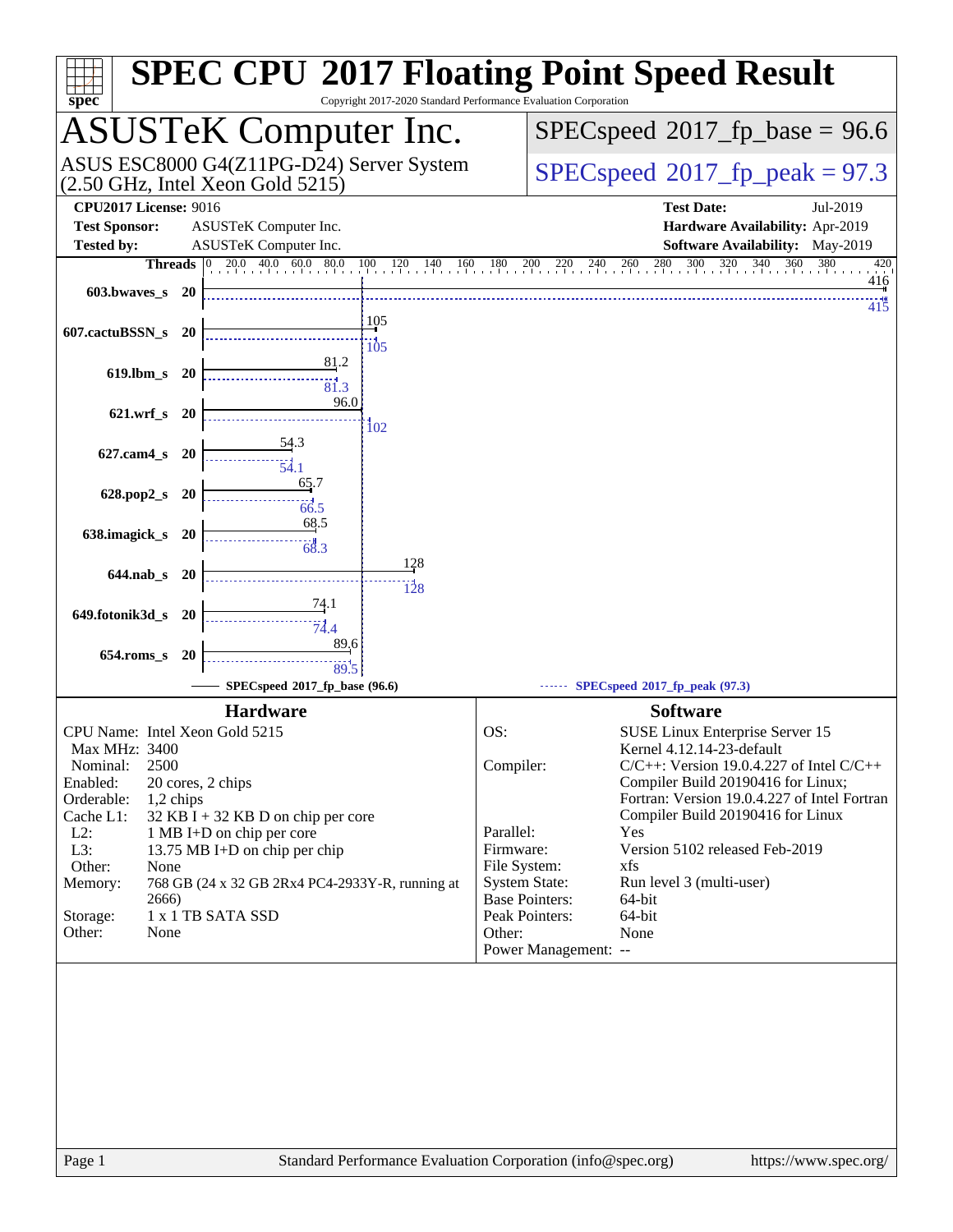# **[spec](http://www.spec.org/)**

# **[SPEC CPU](http://www.spec.org/auto/cpu2017/Docs/result-fields.html#SPECCPU2017FloatingPointSpeedResult)[2017 Floating Point Speed Result](http://www.spec.org/auto/cpu2017/Docs/result-fields.html#SPECCPU2017FloatingPointSpeedResult)**

Copyright 2017-2020 Standard Performance Evaluation Corporation

## ASUSTeK Computer Inc.

(2.50 GHz, Intel Xeon Gold 5215) ASUS ESC8000 G4(Z11PG-D24) Server System  $SPECspeed@2017$  $SPECspeed@2017$  fp\_peak = 97.3

 $SPECspeed*2017_fp\_base = 96.6$  $SPECspeed*2017_fp\_base = 96.6$ 

**[Test Sponsor:](http://www.spec.org/auto/cpu2017/Docs/result-fields.html#TestSponsor)** ASUSTeK Computer Inc. **[Hardware Availability:](http://www.spec.org/auto/cpu2017/Docs/result-fields.html#HardwareAvailability)** Apr-2019

**[CPU2017 License:](http://www.spec.org/auto/cpu2017/Docs/result-fields.html#CPU2017License)** 9016 **[Test Date:](http://www.spec.org/auto/cpu2017/Docs/result-fields.html#TestDate)** Jul-2019 **[Tested by:](http://www.spec.org/auto/cpu2017/Docs/result-fields.html#Testedby)** ASUSTeK Computer Inc. **[Software Availability:](http://www.spec.org/auto/cpu2017/Docs/result-fields.html#SoftwareAvailability)** May-2019

#### **[Results Table](http://www.spec.org/auto/cpu2017/Docs/result-fields.html#ResultsTable)**

|                                    | <b>Base</b>    |                |              |                |       |                |       | <b>Peak</b>    |                |              |                |              |                |              |
|------------------------------------|----------------|----------------|--------------|----------------|-------|----------------|-------|----------------|----------------|--------------|----------------|--------------|----------------|--------------|
| <b>Benchmark</b>                   | <b>Threads</b> | <b>Seconds</b> | <b>Ratio</b> | <b>Seconds</b> | Ratio | <b>Seconds</b> | Ratio | <b>Threads</b> | <b>Seconds</b> | <b>Ratio</b> | <b>Seconds</b> | <b>Ratio</b> | <b>Seconds</b> | <b>Ratio</b> |
| 603.bwayes_s                       | 20             | 142            | 416          | 142            | 416   | 142            | 414   | 20             | 142            | 415          | 142            | 416          | 143            | 414          |
| 607.cactuBSSN s                    | 20             | 158            | 105          | 158            | 105   | 159            | 105   | 20             | 158            | 106          | 159            | 105          | <u>158</u>     | <u>105</u>   |
| $619.1$ bm s                       | 20             | 64.5           | 81.2         | 64.4           | 81.3  | 64.5           | 81.2  | 20             | 64.6           | 81.1         | 64.4           | 81.3         | 64.3           | 81.5         |
| $621.wrf$ s                        | 20             | 138            | 96.1         | 138            | 96.0  | 138            | 96.0  | 20             | 131            | 101          | 130            | 102          | <u>130</u>     | <b>102</b>   |
| $627$ .cam4 s                      | 20             | 163            | 54.3         | 163            | 54.3  | 164            | 54.0  | 20             | 164            | 54.1         | 163            | 54.3         | 164            | 54.1         |
| $628.pop2_s$                       | 20             | 180            | 65.9         | 181            | 65.7  | 182            | 65.2  | 20             | 177            | 66.9         | 179            | 66.5         | 179            | 66.4         |
| 638.imagick_s                      | 20             | 210            | 68.6         | 211            | 68.5  | 211            | 68.5  | 20             | 215            | 67.2         | 211            | 68.3         | 211            | 68.5         |
| $644$ .nab s                       | 20             | 136            | 128          | 136            | 129   | 136            | 128   | 20             | 136            | 129          | 136            | 128          | 136            | 128          |
| 649.fotonik3d s                    | 20             | 124            | 73.7         | 123            | 74.1  | 123            | 74.2  | 20             | <u>123</u>     | 74.4         | 122            | 74.4         | 123            | 74.0         |
| $654$ .roms s                      | 20             | 176            | 89.6         | 176            | 89.6  | 176            | 89.4  | 20             | 176            | 89.4         | <b>176</b>     | 89.5         | 175            | 89.7         |
| $SPECspeed*2017$ fp base =<br>96.6 |                |                |              |                |       |                |       |                |                |              |                |              |                |              |

**[SPECspeed](http://www.spec.org/auto/cpu2017/Docs/result-fields.html#SPECspeed2017fppeak)[2017\\_fp\\_peak =](http://www.spec.org/auto/cpu2017/Docs/result-fields.html#SPECspeed2017fppeak) 97.3**

Results appear in the [order in which they were run.](http://www.spec.org/auto/cpu2017/Docs/result-fields.html#RunOrder) Bold underlined text [indicates a median measurement](http://www.spec.org/auto/cpu2017/Docs/result-fields.html#Median).

#### **[Operating System Notes](http://www.spec.org/auto/cpu2017/Docs/result-fields.html#OperatingSystemNotes)**

Stack size set to unlimited using "ulimit -s unlimited"

#### **[General Notes](http://www.spec.org/auto/cpu2017/Docs/result-fields.html#GeneralNotes)**

Environment variables set by runcpu before the start of the run: KMP\_AFFINITY = "granularity=fine,compact" LD\_LIBRARY\_PATH = "/spec2017\_19u4/lib/intel64" OMP\_STACKSIZE = "192M" Binaries compiled on a system with 1x Intel Core i9-799X CPU + 32GB RAM memory using Redhat Enterprise Linux 7.5 Transparent Huge Pages enabled by default Prior to runcpu invocation Filesystem page cache synced and cleared with: sync; echo 3> /proc/sys/vm/drop\_caches NA: The test sponsor attests, as of date of publication, that CVE-2017-5754 (Meltdown) is mitigated in the system as tested and documented. Yes: The test sponsor attests, as of date of publication, that CVE-2017-5753 (Spectre variant 1) is mitigated in the system as tested and documented. Yes: The test sponsor attests, as of date of publication, that CVE-2017-5715 (Spectre variant 2) is mitigated in the system as tested and documented.

#### **[Platform Notes](http://www.spec.org/auto/cpu2017/Docs/result-fields.html#PlatformNotes)**

BIOS Configuration: VT-d = Disabled Patrol Scrub = Disabled HyperThreading = Disabled

**(Continued on next page)**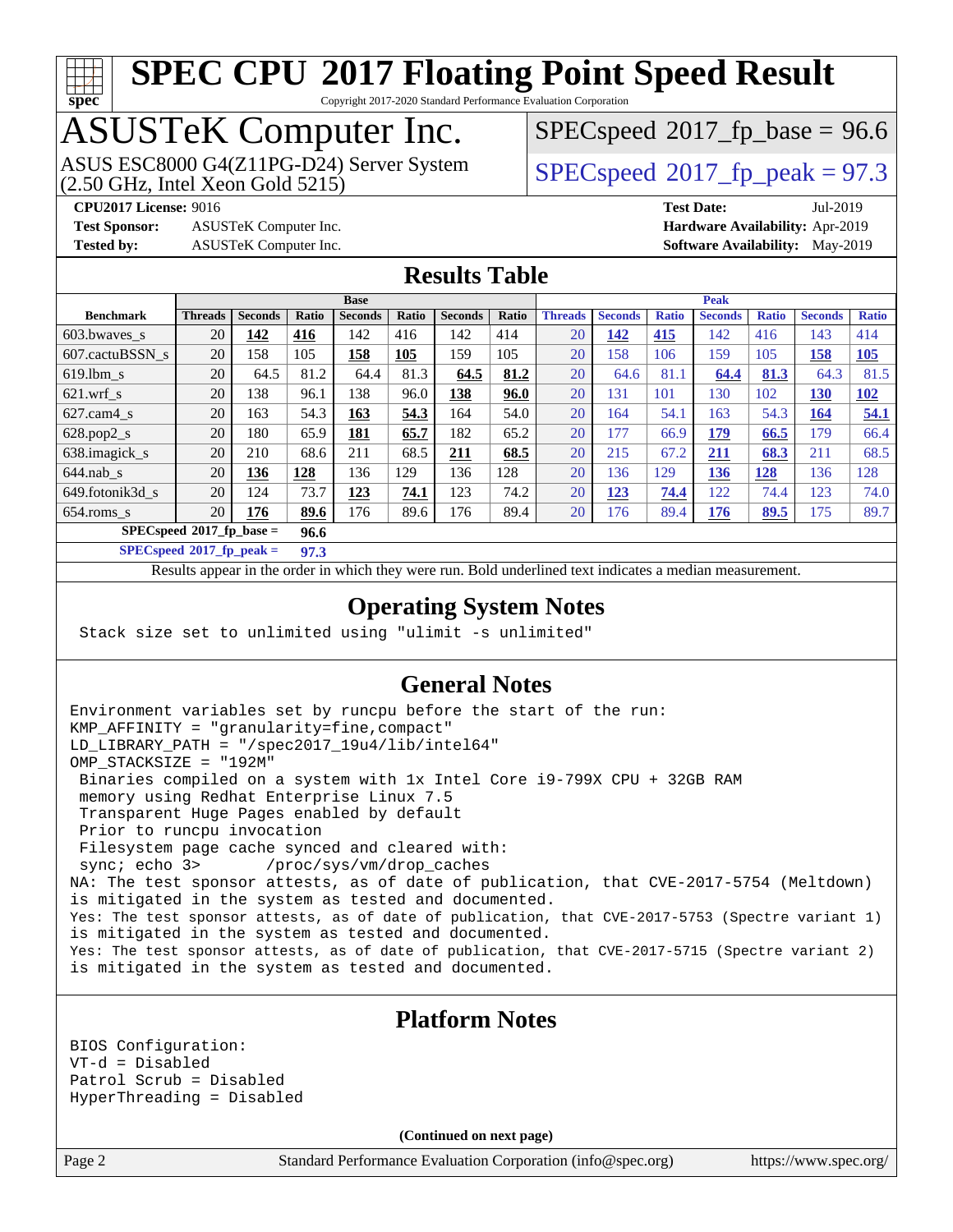

Copyright 2017-2020 Standard Performance Evaluation Corporation

## ASUSTeK Computer Inc.

(2.50 GHz, Intel Xeon Gold 5215) ASUS ESC8000 G4(Z11PG-D24) Server System  $SPECspeed@2017$  $SPECspeed@2017$  fp\_peak = 97.3

 $SPECspeed^{\circledcirc}2017$  $SPECspeed^{\circledcirc}2017$  fp base = 96.6

**[Test Sponsor:](http://www.spec.org/auto/cpu2017/Docs/result-fields.html#TestSponsor)** ASUSTeK Computer Inc. **[Hardware Availability:](http://www.spec.org/auto/cpu2017/Docs/result-fields.html#HardwareAvailability)** Apr-2019 **[Tested by:](http://www.spec.org/auto/cpu2017/Docs/result-fields.html#Testedby)** ASUSTeK Computer Inc. **[Software Availability:](http://www.spec.org/auto/cpu2017/Docs/result-fields.html#SoftwareAvailability)** May-2019

**[CPU2017 License:](http://www.spec.org/auto/cpu2017/Docs/result-fields.html#CPU2017License)** 9016 **[Test Date:](http://www.spec.org/auto/cpu2017/Docs/result-fields.html#TestDate)** Jul-2019

#### **[Platform Notes \(Continued\)](http://www.spec.org/auto/cpu2017/Docs/result-fields.html#PlatformNotes)**

Page 3 Standard Performance Evaluation Corporation [\(info@spec.org\)](mailto:info@spec.org) <https://www.spec.org/> ENERGY\_PERF\_BIAS\_CFG mode = performance CSM Support = Disabled Engine Boost = Level3(Max) LLC dead line allc = Disabled SR-IOV Support = Disabled Sysinfo program /spec2017\_19u4/bin/sysinfo Rev: r5974 of 2018-05-19 9bcde8f2999c33d61f64985e45859ea9 running on linux-gh78 Mon Jul 15 18:11:12 2019 SUT (System Under Test) info as seen by some common utilities. For more information on this section, see <https://www.spec.org/cpu2017/Docs/config.html#sysinfo> From /proc/cpuinfo model name : Intel(R) Xeon(R) Gold 5215 CPU @ 2.50GHz 2 "physical id"s (chips) 20 "processors" cores, siblings (Caution: counting these is hw and system dependent. The following excerpts from /proc/cpuinfo might not be reliable. Use with caution.) cpu cores : 10 siblings : 10 physical 0: cores 0 1 2 3 4 8 9 10 11 12 physical 1: cores 0 1 2 3 4 8 9 10 11 12 From lscpu: Architecture: x86\_64 CPU op-mode(s): 32-bit, 64-bit Byte Order: Little Endian  $CPU(s):$  20 On-line CPU(s) list: 0-19 Thread(s) per core: 1 Core(s) per socket: 10 Socket(s): 2 NUMA node(s): 2 Vendor ID: GenuineIntel CPU family: 6 Model: 85 Model name: Intel(R) Xeon(R) Gold 5215 CPU @ 2.50GHz Stepping: 6 CPU MHz: 2500.000 CPU max MHz: 3400.0000 CPU min MHz: 1000.0000 BogoMIPS: 5000.00 Virtualization: VT-x L1d cache: 32K L1i cache: 32K L2 cache: 1024K **(Continued on next page)**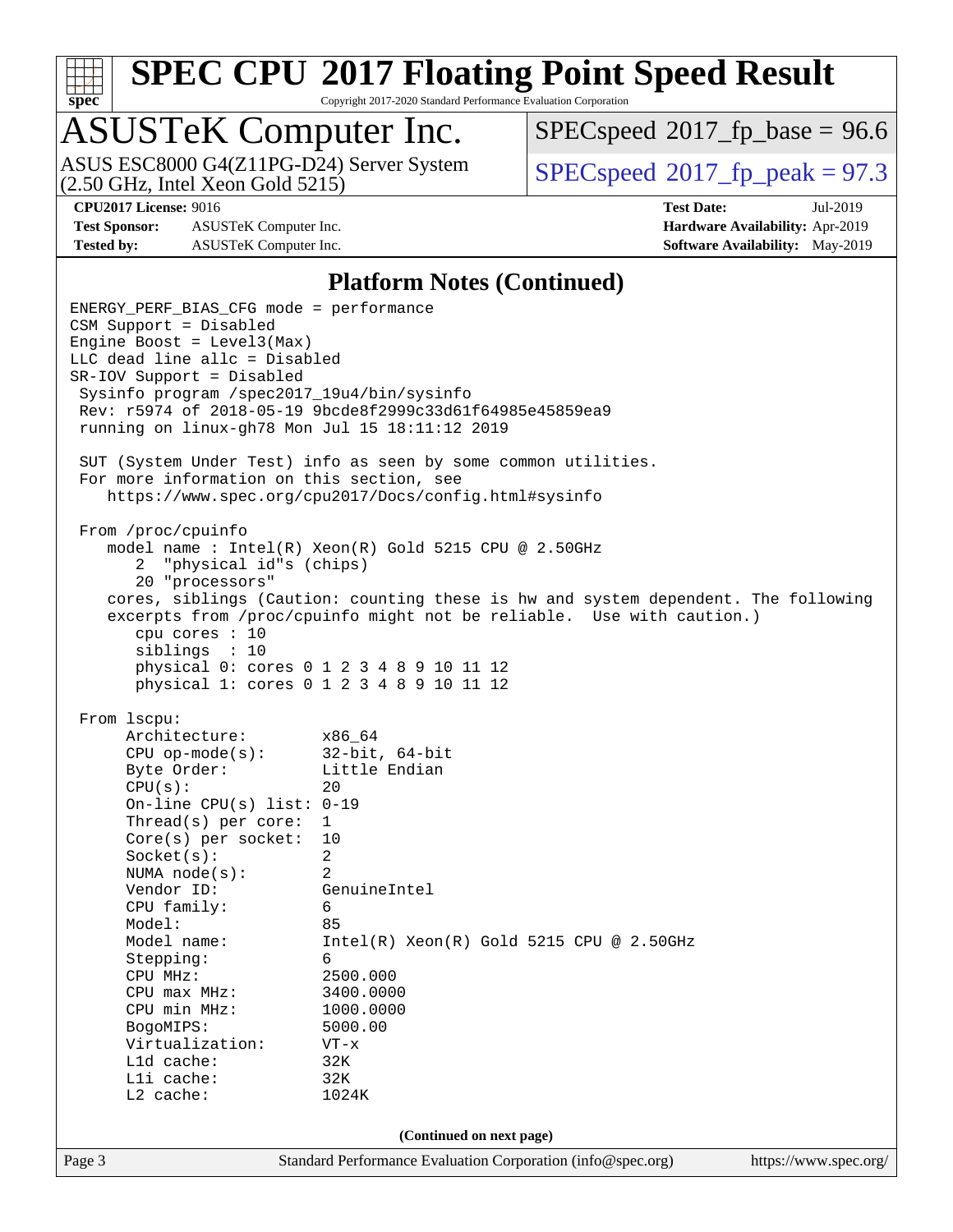**[spec](http://www.spec.org/)**

# **[SPEC CPU](http://www.spec.org/auto/cpu2017/Docs/result-fields.html#SPECCPU2017FloatingPointSpeedResult)[2017 Floating Point Speed Result](http://www.spec.org/auto/cpu2017/Docs/result-fields.html#SPECCPU2017FloatingPointSpeedResult)**

Copyright 2017-2020 Standard Performance Evaluation Corporation

## ASUSTeK Computer Inc.

(2.50 GHz, Intel Xeon Gold 5215) ASUS ESC8000 G4(Z11PG-D24) Server System  $SPECspeed@2017$  $SPECspeed@2017$  fp\_peak = 97.3

 $SPECspeed*2017_fp\_base = 96.6$  $SPECspeed*2017_fp\_base = 96.6$ 

**[Test Sponsor:](http://www.spec.org/auto/cpu2017/Docs/result-fields.html#TestSponsor)** ASUSTeK Computer Inc. **[Hardware Availability:](http://www.spec.org/auto/cpu2017/Docs/result-fields.html#HardwareAvailability)** Apr-2019 **[Tested by:](http://www.spec.org/auto/cpu2017/Docs/result-fields.html#Testedby)** ASUSTeK Computer Inc. **[Software Availability:](http://www.spec.org/auto/cpu2017/Docs/result-fields.html#SoftwareAvailability)** May-2019

# **[CPU2017 License:](http://www.spec.org/auto/cpu2017/Docs/result-fields.html#CPU2017License)** 9016 **[Test Date:](http://www.spec.org/auto/cpu2017/Docs/result-fields.html#TestDate)** Jul-2019

#### **[Platform Notes \(Continued\)](http://www.spec.org/auto/cpu2017/Docs/result-fields.html#PlatformNotes)**

 L3 cache: 14080K NUMA node0 CPU(s): 0-9 NUMA node1 CPU(s): 10-19

Flags: fpu vme de pse tsc msr pae mce cx8 apic sep mtrr pge mca cmov pat pse36 clflush dts acpi mmx fxsr sse sse2 ss ht tm pbe syscall nx pdpe1gb rdtscp lm constant\_tsc art arch\_perfmon pebs bts rep\_good nopl xtopology nonstop\_tsc cpuid aperfmperf tsc\_known\_freq pni pclmulqdq dtes64 monitor ds\_cpl vmx smx est tm2 ssse3 sdbg fma cx16 xtpr pdcm pcid dca sse4\_1 sse4\_2 x2apic movbe popcnt tsc\_deadline\_timer aes xsave avx f16c rdrand lahf\_lm abm 3dnowprefetch cpuid\_fault epb cat\_l3 cdp\_l3 invpcid\_single mba tpr\_shadow vnmi flexpriority ept vpid fsgsbase tsc\_adjust bmi1 hle avx2 smep bmi2 erms invpcid rtm cqm mpx rdt\_a avx512f avx512dq rdseed adx smap clflushopt clwb intel\_pt avx512cd avx512bw avx512vl xsaveopt xsavec xgetbv1 xsaves cqm\_llc cqm\_occup\_llc cqm\_mbm\_total cqm\_mbm\_local ibpb ibrs stibp dtherm ida arat pln pts hwp hwp\_act\_window hwp\_epp hwp\_pkg\_req pku ospke avx512\_vnni arch\_capabilities ssbd

 /proc/cpuinfo cache data cache size : 14080 KB

 From numactl --hardware WARNING: a numactl 'node' might or might not correspond to a physical chip.

 available: 2 nodes (0-1) node 0 cpus: 0 1 2 3 4 5 6 7 8 9 node 0 size: 385550 MB node 0 free: 384897 MB node 1 cpus: 10 11 12 13 14 15 16 17 18 19 node 1 size: 387024 MB node 1 free: 386557 MB

 node distances: node 0 1 0: 10 21

1: 21 10

 From /proc/meminfo MemTotal: 791116172 kB HugePages\_Total: 0

ANSI\_COLOR="0;32"

Hugepagesize: 2048 kB

 From /etc/\*release\* /etc/\*version\* os-release: NAME="SLES" VERSION="15" VERSION\_ID="15" PRETTY\_NAME="SUSE Linux Enterprise Server 15" ID="sles" ID\_LIKE="suse"

**(Continued on next page)**

Page 4 Standard Performance Evaluation Corporation [\(info@spec.org\)](mailto:info@spec.org) <https://www.spec.org/>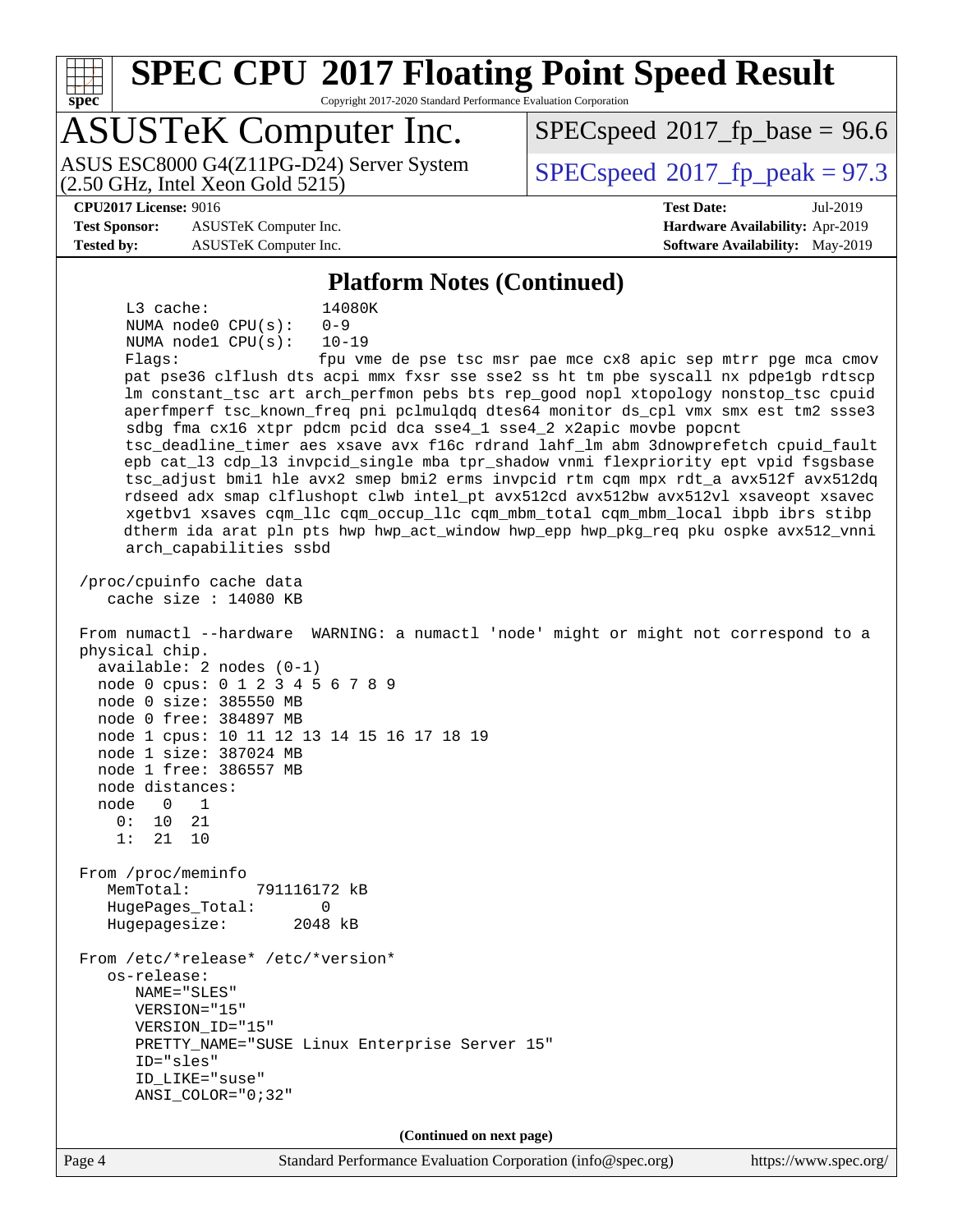

Copyright 2017-2020 Standard Performance Evaluation Corporation

## ASUSTeK Computer Inc.

 $(2.50$  GHz, Intel Xeon Gold  $5215)$ ASUS ESC8000 G4(Z11PG-D24) Server System [SPECspeed](http://www.spec.org/auto/cpu2017/Docs/result-fields.html#SPECspeed2017fppeak)®[2017\\_fp\\_peak = 9](http://www.spec.org/auto/cpu2017/Docs/result-fields.html#SPECspeed2017fppeak)7.3

 $SPECspeed*2017_fp\_base = 96.6$  $SPECspeed*2017_fp\_base = 96.6$ 

**[Test Sponsor:](http://www.spec.org/auto/cpu2017/Docs/result-fields.html#TestSponsor)** ASUSTeK Computer Inc. **[Hardware Availability:](http://www.spec.org/auto/cpu2017/Docs/result-fields.html#HardwareAvailability)** Apr-2019 **[Tested by:](http://www.spec.org/auto/cpu2017/Docs/result-fields.html#Testedby)** ASUSTeK Computer Inc. **[Software Availability:](http://www.spec.org/auto/cpu2017/Docs/result-fields.html#SoftwareAvailability)** May-2019

**[CPU2017 License:](http://www.spec.org/auto/cpu2017/Docs/result-fields.html#CPU2017License)** 9016 **[Test Date:](http://www.spec.org/auto/cpu2017/Docs/result-fields.html#TestDate)** Jul-2019

#### **[Platform Notes \(Continued\)](http://www.spec.org/auto/cpu2017/Docs/result-fields.html#PlatformNotes)**

CPE\_NAME="cpe:/o:suse:sles:15"

uname -a:

 Linux linux-gh78 4.12.14-23-default #1 SMP Tue May 29 21:04:44 UTC 2018 (cd0437b) x86\_64 x86\_64 x86\_64 GNU/Linux

Kernel self-reported vulnerability status:

 CVE-2017-5754 (Meltdown): Not affected CVE-2017-5753 (Spectre variant 1): Mitigation: \_\_user pointer sanitization CVE-2017-5715 (Spectre variant 2): Mitigation: Indirect Branch Restricted Speculation, IBPB, IBRS\_FW

run-level 3 Jul 15 18:10

 SPEC is set to: /spec2017\_19u4 Filesystem Type Size Used Avail Use% Mounted on /dev/sda4 xfs 929G 15G 914G 2% /

 Additional information from dmidecode follows. WARNING: Use caution when you interpret this section. The 'dmidecode' program reads system data which is "intended to allow hardware to be accurately determined", but the intent may not be met, as there are frequent changes to hardware, firmware, and the "DMTF SMBIOS" standard. BIOS American Megatrends Inc. 5102 02/11/2019 Memory:

24x Samsung M393A4K40CB2-CVF 32 GB 2 rank 2933, configured at 2666

(End of data from sysinfo program)

#### **[Compiler Version Notes](http://www.spec.org/auto/cpu2017/Docs/result-fields.html#CompilerVersionNotes)**

============================================================================== C | 619.lbm\_s(base, peak) 638.imagick\_s(base, peak) | 644.nab\_s(base, peak) ------------------------------------------------------------------------------ Intel(R) C Intel(R) 64 Compiler for applications running on Intel(R)  $64$ , Version 19.0.4.227 Build 20190416 Copyright (C) 1985-2019 Intel Corporation. All rights reserved. ------------------------------------------------------------------------------ ============================================================================== C++, C, Fortran | 607.cactuBSSN\_s(base, peak) ------------------------------------------------------------------------------ Intel(R) C++ Intel(R) 64 Compiler for applications running on Intel(R) 64, Version 19.0.4.227 Build 20190416 Copyright (C) 1985-2019 Intel Corporation. All rights reserved. **(Continued on next page)**

Page 5 Standard Performance Evaluation Corporation [\(info@spec.org\)](mailto:info@spec.org) <https://www.spec.org/>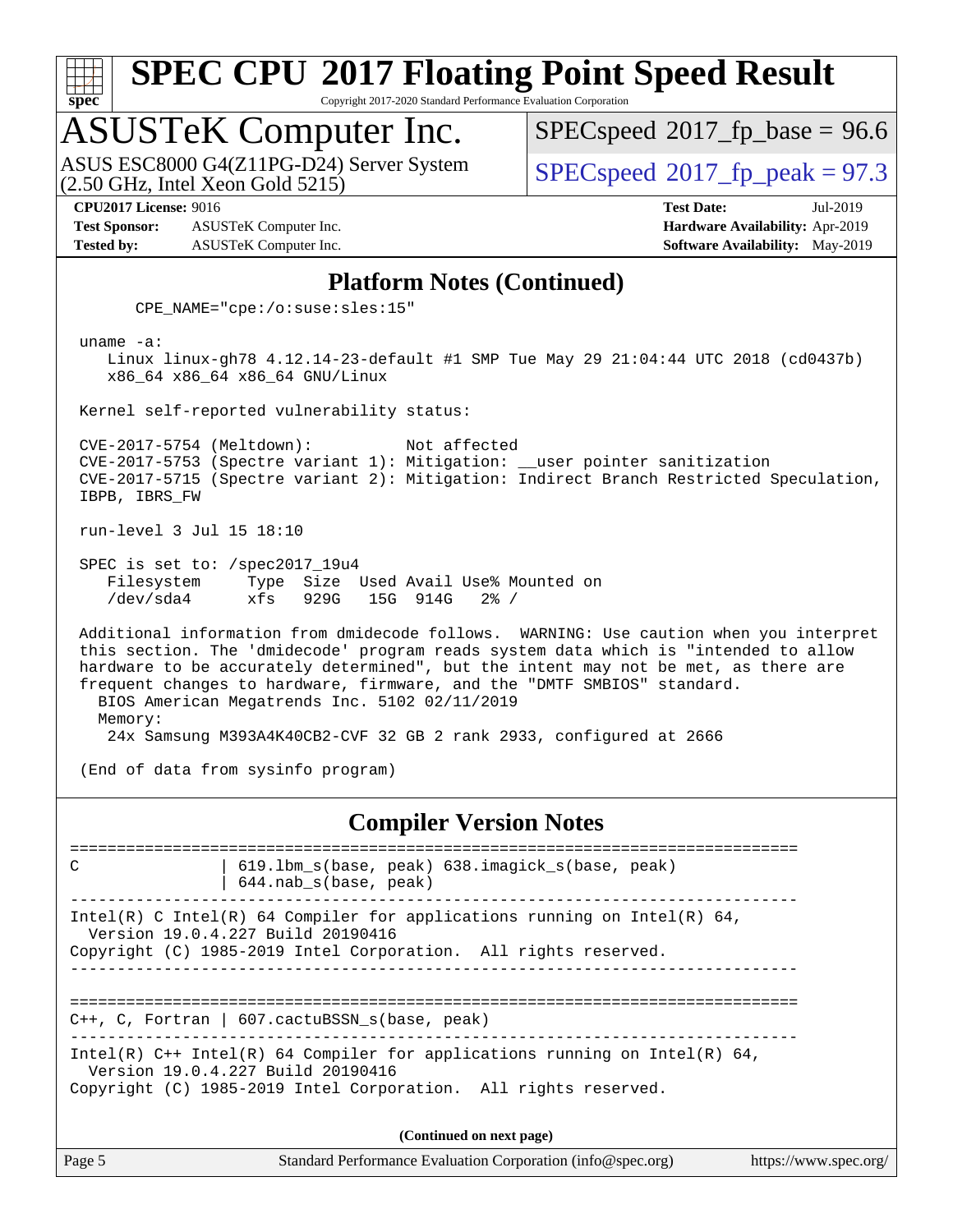

Copyright 2017-2020 Standard Performance Evaluation Corporation

## ASUSTeK Computer Inc.

(2.50 GHz, Intel Xeon Gold 5215) ASUS ESC8000 G4(Z11PG-D24) Server System  $SPECspeed@2017_fp\_peak = 97.3$  $SPECspeed@2017_fp\_peak = 97.3$ 

 $SPECspeed*2017_fp\_base = 96.6$  $SPECspeed*2017_fp\_base = 96.6$ 

**[Test Sponsor:](http://www.spec.org/auto/cpu2017/Docs/result-fields.html#TestSponsor)** ASUSTeK Computer Inc. **[Hardware Availability:](http://www.spec.org/auto/cpu2017/Docs/result-fields.html#HardwareAvailability)** Apr-2019 **[Tested by:](http://www.spec.org/auto/cpu2017/Docs/result-fields.html#Testedby)** ASUSTeK Computer Inc. **[Software Availability:](http://www.spec.org/auto/cpu2017/Docs/result-fields.html#SoftwareAvailability)** May-2019

**[CPU2017 License:](http://www.spec.org/auto/cpu2017/Docs/result-fields.html#CPU2017License)** 9016 **[Test Date:](http://www.spec.org/auto/cpu2017/Docs/result-fields.html#TestDate)** Jul-2019

#### **[Compiler Version Notes \(Continued\)](http://www.spec.org/auto/cpu2017/Docs/result-fields.html#CompilerVersionNotes)**

| Intel(R) C Intel(R) 64 Compiler for applications running on Intel(R) 64,<br>Version 19.0.4.227 Build 20190416         |                                                                                                                       |  |  |  |  |  |  |
|-----------------------------------------------------------------------------------------------------------------------|-----------------------------------------------------------------------------------------------------------------------|--|--|--|--|--|--|
| Copyright (C) 1985-2019 Intel Corporation. All rights reserved.                                                       |                                                                                                                       |  |  |  |  |  |  |
| $Intel(R)$ Fortran Intel(R) 64 Compiler for applications running on Intel(R)<br>64, Version 19.0.4.227 Build 20190416 |                                                                                                                       |  |  |  |  |  |  |
| Copyright (C) 1985-2019 Intel Corporation. All rights reserved.                                                       |                                                                                                                       |  |  |  |  |  |  |
|                                                                                                                       |                                                                                                                       |  |  |  |  |  |  |
| Fortran                                                                                                               | 603.bwaves s(base, peak) 649.fotonik3d s(base, peak)                                                                  |  |  |  |  |  |  |
|                                                                                                                       | $654.rows_s(base, peak)$                                                                                              |  |  |  |  |  |  |
| $Intel(R)$ Fortran Intel(R) 64 Compiler for applications running on Intel(R)<br>64, Version 19.0.4.227 Build 20190416 |                                                                                                                       |  |  |  |  |  |  |
| Copyright (C) 1985-2019 Intel Corporation. All rights reserved.                                                       |                                                                                                                       |  |  |  |  |  |  |
|                                                                                                                       |                                                                                                                       |  |  |  |  |  |  |
| Fortran, C                                                                                                            | $621.wrf_s(base, peak)$ $627.cam4_s(base, peak)$                                                                      |  |  |  |  |  |  |
|                                                                                                                       | $628. pop2_s(base, peak)$                                                                                             |  |  |  |  |  |  |
|                                                                                                                       | $Intel(R)$ Fortran Intel(R) 64 Compiler for applications running on Intel(R)<br>64, Version 19.0.4.227 Build 20190416 |  |  |  |  |  |  |
|                                                                                                                       | Copyright (C) 1985-2019 Intel Corporation. All rights reserved.                                                       |  |  |  |  |  |  |
|                                                                                                                       | Intel(R) C Intel(R) 64 Compiler for applications running on Intel(R) 64,<br>Version 19.0.4.227 Build 20190416         |  |  |  |  |  |  |
|                                                                                                                       | Copyright (C) 1985-2019 Intel Corporation. All rights reserved.                                                       |  |  |  |  |  |  |
|                                                                                                                       |                                                                                                                       |  |  |  |  |  |  |

#### **[Base Compiler Invocation](http://www.spec.org/auto/cpu2017/Docs/result-fields.html#BaseCompilerInvocation)**

[C benchmarks](http://www.spec.org/auto/cpu2017/Docs/result-fields.html#Cbenchmarks): [icc -m64 -std=c11](http://www.spec.org/cpu2017/results/res2019q3/cpu2017-20190722-16309.flags.html#user_CCbase_intel_icc_64bit_c11_33ee0cdaae7deeeab2a9725423ba97205ce30f63b9926c2519791662299b76a0318f32ddfffdc46587804de3178b4f9328c46fa7c2b0cd779d7a61945c91cd35)

[Fortran benchmarks](http://www.spec.org/auto/cpu2017/Docs/result-fields.html#Fortranbenchmarks): [ifort -m64](http://www.spec.org/cpu2017/results/res2019q3/cpu2017-20190722-16309.flags.html#user_FCbase_intel_ifort_64bit_24f2bb282fbaeffd6157abe4f878425411749daecae9a33200eee2bee2fe76f3b89351d69a8130dd5949958ce389cf37ff59a95e7a40d588e8d3a57e0c3fd751)

[Benchmarks using both Fortran and C](http://www.spec.org/auto/cpu2017/Docs/result-fields.html#BenchmarksusingbothFortranandC): [ifort -m64](http://www.spec.org/cpu2017/results/res2019q3/cpu2017-20190722-16309.flags.html#user_CC_FCbase_intel_ifort_64bit_24f2bb282fbaeffd6157abe4f878425411749daecae9a33200eee2bee2fe76f3b89351d69a8130dd5949958ce389cf37ff59a95e7a40d588e8d3a57e0c3fd751) [icc -m64 -std=c11](http://www.spec.org/cpu2017/results/res2019q3/cpu2017-20190722-16309.flags.html#user_CC_FCbase_intel_icc_64bit_c11_33ee0cdaae7deeeab2a9725423ba97205ce30f63b9926c2519791662299b76a0318f32ddfffdc46587804de3178b4f9328c46fa7c2b0cd779d7a61945c91cd35)

[Benchmarks using Fortran, C, and C++:](http://www.spec.org/auto/cpu2017/Docs/result-fields.html#BenchmarksusingFortranCandCXX) [icpc -m64](http://www.spec.org/cpu2017/results/res2019q3/cpu2017-20190722-16309.flags.html#user_CC_CXX_FCbase_intel_icpc_64bit_4ecb2543ae3f1412ef961e0650ca070fec7b7afdcd6ed48761b84423119d1bf6bdf5cad15b44d48e7256388bc77273b966e5eb805aefd121eb22e9299b2ec9d9) [icc -m64 -std=c11](http://www.spec.org/cpu2017/results/res2019q3/cpu2017-20190722-16309.flags.html#user_CC_CXX_FCbase_intel_icc_64bit_c11_33ee0cdaae7deeeab2a9725423ba97205ce30f63b9926c2519791662299b76a0318f32ddfffdc46587804de3178b4f9328c46fa7c2b0cd779d7a61945c91cd35) [ifort -m64](http://www.spec.org/cpu2017/results/res2019q3/cpu2017-20190722-16309.flags.html#user_CC_CXX_FCbase_intel_ifort_64bit_24f2bb282fbaeffd6157abe4f878425411749daecae9a33200eee2bee2fe76f3b89351d69a8130dd5949958ce389cf37ff59a95e7a40d588e8d3a57e0c3fd751)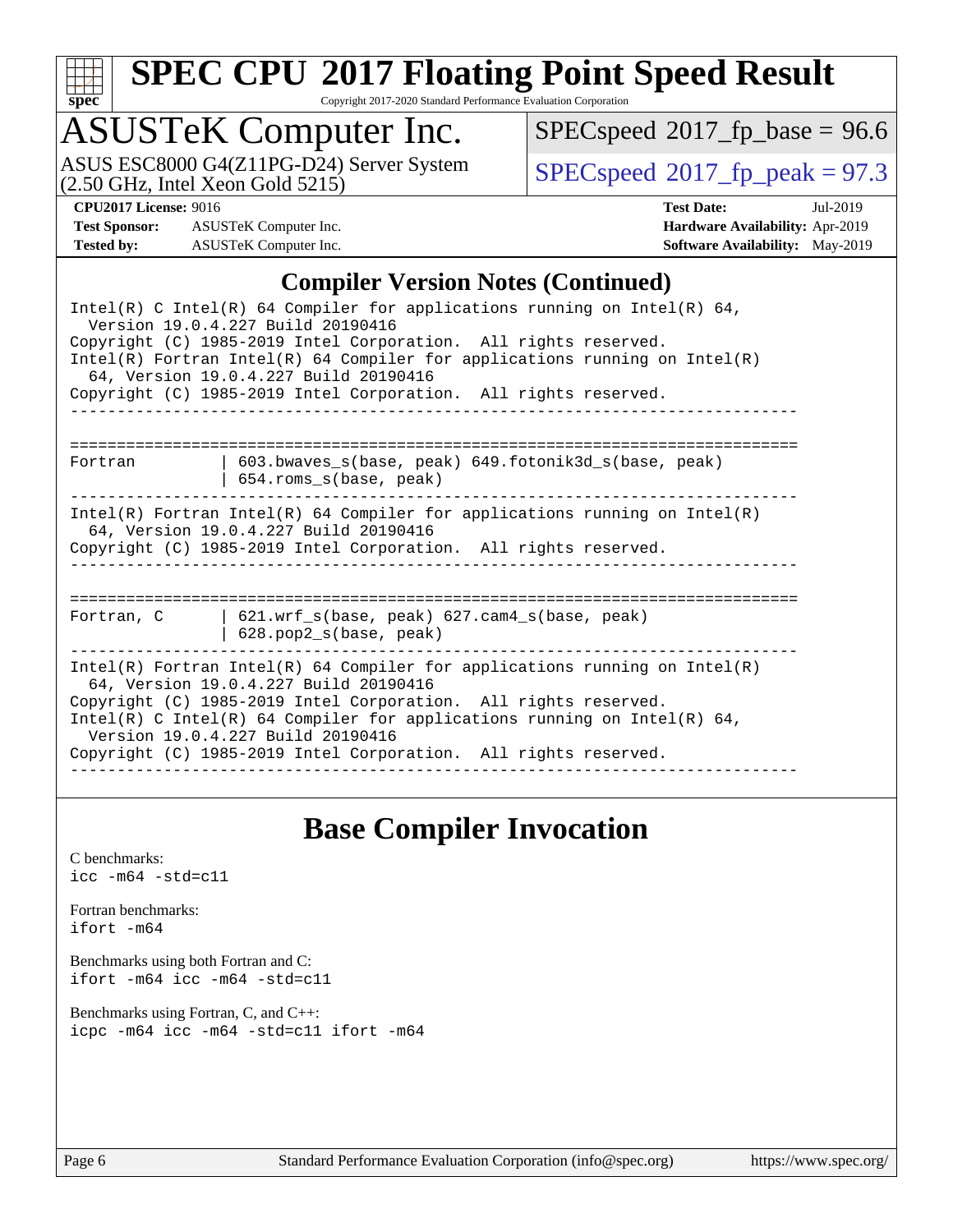

Copyright 2017-2020 Standard Performance Evaluation Corporation

## ASUSTeK Computer Inc.

(2.50 GHz, Intel Xeon Gold 5215) ASUS ESC8000 G4(Z11PG-D24) Server System  $SPECspeed@2017$  $SPECspeed@2017$  fp\_peak = 97.3

 $SPECspeed^{\circledcirc}2017$  $SPECspeed^{\circledcirc}2017$  fp base = 96.6

**[Test Sponsor:](http://www.spec.org/auto/cpu2017/Docs/result-fields.html#TestSponsor)** ASUSTeK Computer Inc. **[Hardware Availability:](http://www.spec.org/auto/cpu2017/Docs/result-fields.html#HardwareAvailability)** Apr-2019 **[Tested by:](http://www.spec.org/auto/cpu2017/Docs/result-fields.html#Testedby)** ASUSTeK Computer Inc. **[Software Availability:](http://www.spec.org/auto/cpu2017/Docs/result-fields.html#SoftwareAvailability)** May-2019

**[CPU2017 License:](http://www.spec.org/auto/cpu2017/Docs/result-fields.html#CPU2017License)** 9016 **[Test Date:](http://www.spec.org/auto/cpu2017/Docs/result-fields.html#TestDate)** Jul-2019

#### **[Base Portability Flags](http://www.spec.org/auto/cpu2017/Docs/result-fields.html#BasePortabilityFlags)**

 603.bwaves\_s: [-DSPEC\\_LP64](http://www.spec.org/cpu2017/results/res2019q3/cpu2017-20190722-16309.flags.html#suite_basePORTABILITY603_bwaves_s_DSPEC_LP64) 607.cactuBSSN\_s: [-DSPEC\\_LP64](http://www.spec.org/cpu2017/results/res2019q3/cpu2017-20190722-16309.flags.html#suite_basePORTABILITY607_cactuBSSN_s_DSPEC_LP64) 619.lbm\_s: [-DSPEC\\_LP64](http://www.spec.org/cpu2017/results/res2019q3/cpu2017-20190722-16309.flags.html#suite_basePORTABILITY619_lbm_s_DSPEC_LP64) 621.wrf\_s: [-DSPEC\\_LP64](http://www.spec.org/cpu2017/results/res2019q3/cpu2017-20190722-16309.flags.html#suite_basePORTABILITY621_wrf_s_DSPEC_LP64) [-DSPEC\\_CASE\\_FLAG](http://www.spec.org/cpu2017/results/res2019q3/cpu2017-20190722-16309.flags.html#b621.wrf_s_baseCPORTABILITY_DSPEC_CASE_FLAG) [-convert big\\_endian](http://www.spec.org/cpu2017/results/res2019q3/cpu2017-20190722-16309.flags.html#user_baseFPORTABILITY621_wrf_s_convert_big_endian_c3194028bc08c63ac5d04de18c48ce6d347e4e562e8892b8bdbdc0214820426deb8554edfa529a3fb25a586e65a3d812c835984020483e7e73212c4d31a38223) 627.cam4\_s: [-DSPEC\\_LP64](http://www.spec.org/cpu2017/results/res2019q3/cpu2017-20190722-16309.flags.html#suite_basePORTABILITY627_cam4_s_DSPEC_LP64) [-DSPEC\\_CASE\\_FLAG](http://www.spec.org/cpu2017/results/res2019q3/cpu2017-20190722-16309.flags.html#b627.cam4_s_baseCPORTABILITY_DSPEC_CASE_FLAG) 628.pop2\_s: [-DSPEC\\_LP64](http://www.spec.org/cpu2017/results/res2019q3/cpu2017-20190722-16309.flags.html#suite_basePORTABILITY628_pop2_s_DSPEC_LP64) [-DSPEC\\_CASE\\_FLAG](http://www.spec.org/cpu2017/results/res2019q3/cpu2017-20190722-16309.flags.html#b628.pop2_s_baseCPORTABILITY_DSPEC_CASE_FLAG) [-convert big\\_endian](http://www.spec.org/cpu2017/results/res2019q3/cpu2017-20190722-16309.flags.html#user_baseFPORTABILITY628_pop2_s_convert_big_endian_c3194028bc08c63ac5d04de18c48ce6d347e4e562e8892b8bdbdc0214820426deb8554edfa529a3fb25a586e65a3d812c835984020483e7e73212c4d31a38223) [-assume byterecl](http://www.spec.org/cpu2017/results/res2019q3/cpu2017-20190722-16309.flags.html#user_baseFPORTABILITY628_pop2_s_assume_byterecl_7e47d18b9513cf18525430bbf0f2177aa9bf368bc7a059c09b2c06a34b53bd3447c950d3f8d6c70e3faf3a05c8557d66a5798b567902e8849adc142926523472) 638.imagick\_s: [-DSPEC\\_LP64](http://www.spec.org/cpu2017/results/res2019q3/cpu2017-20190722-16309.flags.html#suite_basePORTABILITY638_imagick_s_DSPEC_LP64) 644.nab\_s: [-DSPEC\\_LP64](http://www.spec.org/cpu2017/results/res2019q3/cpu2017-20190722-16309.flags.html#suite_basePORTABILITY644_nab_s_DSPEC_LP64) 649.fotonik3d\_s: [-DSPEC\\_LP64](http://www.spec.org/cpu2017/results/res2019q3/cpu2017-20190722-16309.flags.html#suite_basePORTABILITY649_fotonik3d_s_DSPEC_LP64) 654.roms\_s: [-DSPEC\\_LP64](http://www.spec.org/cpu2017/results/res2019q3/cpu2017-20190722-16309.flags.html#suite_basePORTABILITY654_roms_s_DSPEC_LP64)

#### **[Base Optimization Flags](http://www.spec.org/auto/cpu2017/Docs/result-fields.html#BaseOptimizationFlags)**

[C benchmarks](http://www.spec.org/auto/cpu2017/Docs/result-fields.html#Cbenchmarks):

[-xCORE-AVX512](http://www.spec.org/cpu2017/results/res2019q3/cpu2017-20190722-16309.flags.html#user_CCbase_f-xCORE-AVX512) [-ipo](http://www.spec.org/cpu2017/results/res2019q3/cpu2017-20190722-16309.flags.html#user_CCbase_f-ipo) [-O3](http://www.spec.org/cpu2017/results/res2019q3/cpu2017-20190722-16309.flags.html#user_CCbase_f-O3) [-no-prec-div](http://www.spec.org/cpu2017/results/res2019q3/cpu2017-20190722-16309.flags.html#user_CCbase_f-no-prec-div) [-qopt-prefetch](http://www.spec.org/cpu2017/results/res2019q3/cpu2017-20190722-16309.flags.html#user_CCbase_f-qopt-prefetch) [-ffinite-math-only](http://www.spec.org/cpu2017/results/res2019q3/cpu2017-20190722-16309.flags.html#user_CCbase_f_finite_math_only_cb91587bd2077682c4b38af759c288ed7c732db004271a9512da14a4f8007909a5f1427ecbf1a0fb78ff2a814402c6114ac565ca162485bbcae155b5e4258871) [-qopt-mem-layout-trans=4](http://www.spec.org/cpu2017/results/res2019q3/cpu2017-20190722-16309.flags.html#user_CCbase_f-qopt-mem-layout-trans_fa39e755916c150a61361b7846f310bcdf6f04e385ef281cadf3647acec3f0ae266d1a1d22d972a7087a248fd4e6ca390a3634700869573d231a252c784941a8) [-qopenmp](http://www.spec.org/cpu2017/results/res2019q3/cpu2017-20190722-16309.flags.html#user_CCbase_qopenmp_16be0c44f24f464004c6784a7acb94aca937f053568ce72f94b139a11c7c168634a55f6653758ddd83bcf7b8463e8028bb0b48b77bcddc6b78d5d95bb1df2967) [-DSPEC\\_OPENMP](http://www.spec.org/cpu2017/results/res2019q3/cpu2017-20190722-16309.flags.html#suite_CCbase_DSPEC_OPENMP)

[Fortran benchmarks](http://www.spec.org/auto/cpu2017/Docs/result-fields.html#Fortranbenchmarks):

[-DSPEC\\_OPENMP](http://www.spec.org/cpu2017/results/res2019q3/cpu2017-20190722-16309.flags.html#suite_FCbase_DSPEC_OPENMP) [-xCORE-AVX512](http://www.spec.org/cpu2017/results/res2019q3/cpu2017-20190722-16309.flags.html#user_FCbase_f-xCORE-AVX512) [-ipo](http://www.spec.org/cpu2017/results/res2019q3/cpu2017-20190722-16309.flags.html#user_FCbase_f-ipo) [-O3](http://www.spec.org/cpu2017/results/res2019q3/cpu2017-20190722-16309.flags.html#user_FCbase_f-O3) [-no-prec-div](http://www.spec.org/cpu2017/results/res2019q3/cpu2017-20190722-16309.flags.html#user_FCbase_f-no-prec-div) [-qopt-prefetch](http://www.spec.org/cpu2017/results/res2019q3/cpu2017-20190722-16309.flags.html#user_FCbase_f-qopt-prefetch) [-ffinite-math-only](http://www.spec.org/cpu2017/results/res2019q3/cpu2017-20190722-16309.flags.html#user_FCbase_f_finite_math_only_cb91587bd2077682c4b38af759c288ed7c732db004271a9512da14a4f8007909a5f1427ecbf1a0fb78ff2a814402c6114ac565ca162485bbcae155b5e4258871) [-qopt-mem-layout-trans=4](http://www.spec.org/cpu2017/results/res2019q3/cpu2017-20190722-16309.flags.html#user_FCbase_f-qopt-mem-layout-trans_fa39e755916c150a61361b7846f310bcdf6f04e385ef281cadf3647acec3f0ae266d1a1d22d972a7087a248fd4e6ca390a3634700869573d231a252c784941a8) [-qopenmp](http://www.spec.org/cpu2017/results/res2019q3/cpu2017-20190722-16309.flags.html#user_FCbase_qopenmp_16be0c44f24f464004c6784a7acb94aca937f053568ce72f94b139a11c7c168634a55f6653758ddd83bcf7b8463e8028bb0b48b77bcddc6b78d5d95bb1df2967) [-nostandard-realloc-lhs](http://www.spec.org/cpu2017/results/res2019q3/cpu2017-20190722-16309.flags.html#user_FCbase_f_2003_std_realloc_82b4557e90729c0f113870c07e44d33d6f5a304b4f63d4c15d2d0f1fab99f5daaed73bdb9275d9ae411527f28b936061aa8b9c8f2d63842963b95c9dd6426b8a)

[Benchmarks using both Fortran and C](http://www.spec.org/auto/cpu2017/Docs/result-fields.html#BenchmarksusingbothFortranandC):

[-xCORE-AVX512](http://www.spec.org/cpu2017/results/res2019q3/cpu2017-20190722-16309.flags.html#user_CC_FCbase_f-xCORE-AVX512) [-ipo](http://www.spec.org/cpu2017/results/res2019q3/cpu2017-20190722-16309.flags.html#user_CC_FCbase_f-ipo) [-O3](http://www.spec.org/cpu2017/results/res2019q3/cpu2017-20190722-16309.flags.html#user_CC_FCbase_f-O3) [-no-prec-div](http://www.spec.org/cpu2017/results/res2019q3/cpu2017-20190722-16309.flags.html#user_CC_FCbase_f-no-prec-div) [-qopt-prefetch](http://www.spec.org/cpu2017/results/res2019q3/cpu2017-20190722-16309.flags.html#user_CC_FCbase_f-qopt-prefetch) [-ffinite-math-only](http://www.spec.org/cpu2017/results/res2019q3/cpu2017-20190722-16309.flags.html#user_CC_FCbase_f_finite_math_only_cb91587bd2077682c4b38af759c288ed7c732db004271a9512da14a4f8007909a5f1427ecbf1a0fb78ff2a814402c6114ac565ca162485bbcae155b5e4258871) [-qopt-mem-layout-trans=4](http://www.spec.org/cpu2017/results/res2019q3/cpu2017-20190722-16309.flags.html#user_CC_FCbase_f-qopt-mem-layout-trans_fa39e755916c150a61361b7846f310bcdf6f04e385ef281cadf3647acec3f0ae266d1a1d22d972a7087a248fd4e6ca390a3634700869573d231a252c784941a8) [-qopenmp](http://www.spec.org/cpu2017/results/res2019q3/cpu2017-20190722-16309.flags.html#user_CC_FCbase_qopenmp_16be0c44f24f464004c6784a7acb94aca937f053568ce72f94b139a11c7c168634a55f6653758ddd83bcf7b8463e8028bb0b48b77bcddc6b78d5d95bb1df2967) [-DSPEC\\_OPENMP](http://www.spec.org/cpu2017/results/res2019q3/cpu2017-20190722-16309.flags.html#suite_CC_FCbase_DSPEC_OPENMP) [-nostandard-realloc-lhs](http://www.spec.org/cpu2017/results/res2019q3/cpu2017-20190722-16309.flags.html#user_CC_FCbase_f_2003_std_realloc_82b4557e90729c0f113870c07e44d33d6f5a304b4f63d4c15d2d0f1fab99f5daaed73bdb9275d9ae411527f28b936061aa8b9c8f2d63842963b95c9dd6426b8a)

[Benchmarks using Fortran, C, and C++:](http://www.spec.org/auto/cpu2017/Docs/result-fields.html#BenchmarksusingFortranCandCXX)

[-xCORE-AVX512](http://www.spec.org/cpu2017/results/res2019q3/cpu2017-20190722-16309.flags.html#user_CC_CXX_FCbase_f-xCORE-AVX512) [-ipo](http://www.spec.org/cpu2017/results/res2019q3/cpu2017-20190722-16309.flags.html#user_CC_CXX_FCbase_f-ipo) [-O3](http://www.spec.org/cpu2017/results/res2019q3/cpu2017-20190722-16309.flags.html#user_CC_CXX_FCbase_f-O3) [-no-prec-div](http://www.spec.org/cpu2017/results/res2019q3/cpu2017-20190722-16309.flags.html#user_CC_CXX_FCbase_f-no-prec-div) [-qopt-prefetch](http://www.spec.org/cpu2017/results/res2019q3/cpu2017-20190722-16309.flags.html#user_CC_CXX_FCbase_f-qopt-prefetch) [-ffinite-math-only](http://www.spec.org/cpu2017/results/res2019q3/cpu2017-20190722-16309.flags.html#user_CC_CXX_FCbase_f_finite_math_only_cb91587bd2077682c4b38af759c288ed7c732db004271a9512da14a4f8007909a5f1427ecbf1a0fb78ff2a814402c6114ac565ca162485bbcae155b5e4258871) [-qopt-mem-layout-trans=4](http://www.spec.org/cpu2017/results/res2019q3/cpu2017-20190722-16309.flags.html#user_CC_CXX_FCbase_f-qopt-mem-layout-trans_fa39e755916c150a61361b7846f310bcdf6f04e385ef281cadf3647acec3f0ae266d1a1d22d972a7087a248fd4e6ca390a3634700869573d231a252c784941a8) [-qopenmp](http://www.spec.org/cpu2017/results/res2019q3/cpu2017-20190722-16309.flags.html#user_CC_CXX_FCbase_qopenmp_16be0c44f24f464004c6784a7acb94aca937f053568ce72f94b139a11c7c168634a55f6653758ddd83bcf7b8463e8028bb0b48b77bcddc6b78d5d95bb1df2967) [-DSPEC\\_OPENMP](http://www.spec.org/cpu2017/results/res2019q3/cpu2017-20190722-16309.flags.html#suite_CC_CXX_FCbase_DSPEC_OPENMP) [-nostandard-realloc-lhs](http://www.spec.org/cpu2017/results/res2019q3/cpu2017-20190722-16309.flags.html#user_CC_CXX_FCbase_f_2003_std_realloc_82b4557e90729c0f113870c07e44d33d6f5a304b4f63d4c15d2d0f1fab99f5daaed73bdb9275d9ae411527f28b936061aa8b9c8f2d63842963b95c9dd6426b8a)

#### **[Peak Compiler Invocation](http://www.spec.org/auto/cpu2017/Docs/result-fields.html#PeakCompilerInvocation)**

[C benchmarks](http://www.spec.org/auto/cpu2017/Docs/result-fields.html#Cbenchmarks): [icc -m64 -std=c11](http://www.spec.org/cpu2017/results/res2019q3/cpu2017-20190722-16309.flags.html#user_CCpeak_intel_icc_64bit_c11_33ee0cdaae7deeeab2a9725423ba97205ce30f63b9926c2519791662299b76a0318f32ddfffdc46587804de3178b4f9328c46fa7c2b0cd779d7a61945c91cd35)

[Fortran benchmarks](http://www.spec.org/auto/cpu2017/Docs/result-fields.html#Fortranbenchmarks): [ifort -m64](http://www.spec.org/cpu2017/results/res2019q3/cpu2017-20190722-16309.flags.html#user_FCpeak_intel_ifort_64bit_24f2bb282fbaeffd6157abe4f878425411749daecae9a33200eee2bee2fe76f3b89351d69a8130dd5949958ce389cf37ff59a95e7a40d588e8d3a57e0c3fd751)

**(Continued on next page)**

Page 7 Standard Performance Evaluation Corporation [\(info@spec.org\)](mailto:info@spec.org) <https://www.spec.org/>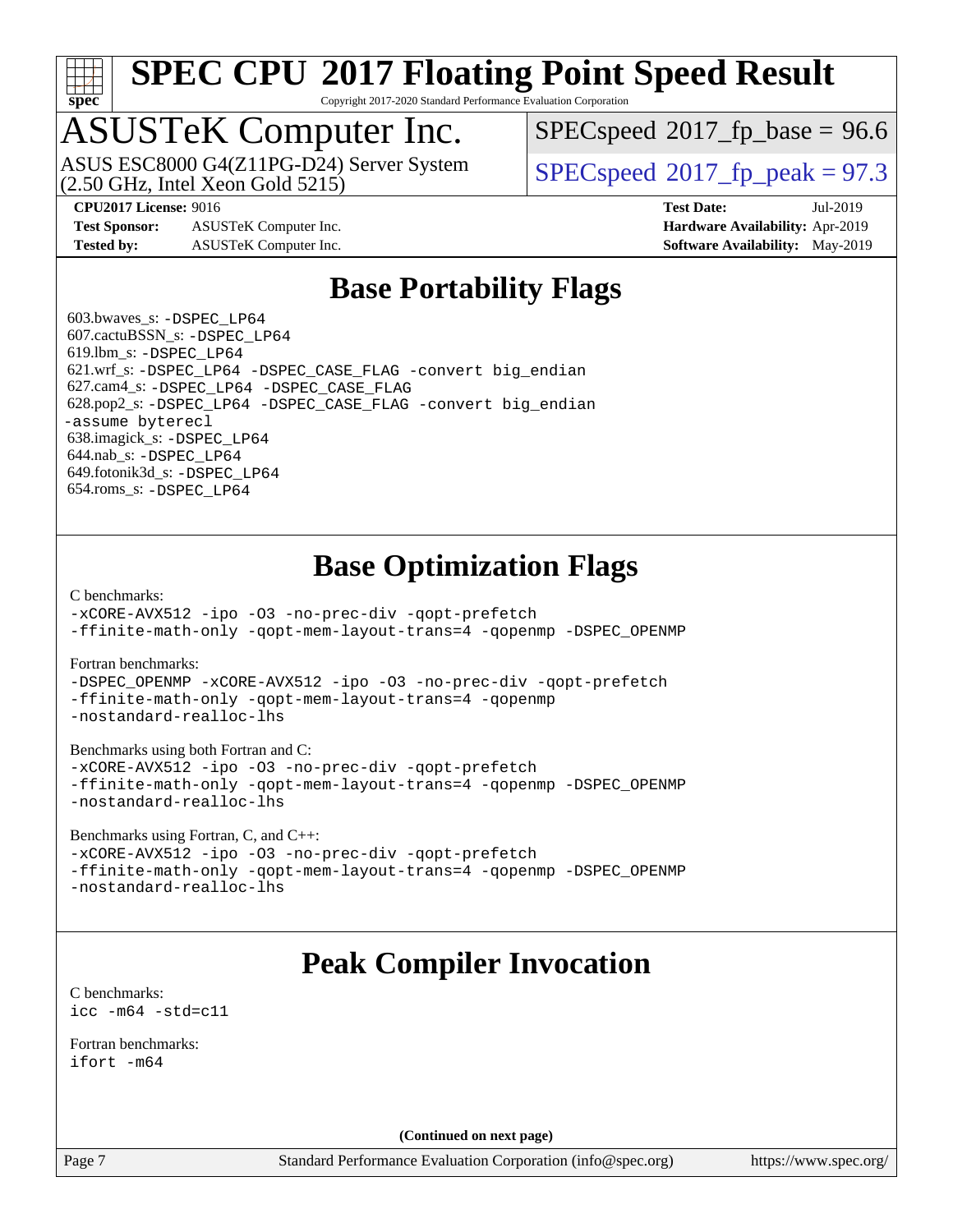

Copyright 2017-2020 Standard Performance Evaluation Corporation

## ASUSTeK Computer Inc.

(2.50 GHz, Intel Xeon Gold 5215) ASUS ESC8000 G4(Z11PG-D24) Server System  $SPECspeed@2017$  $SPECspeed@2017$  fp\_peak = 97.3

 $SPECspeed^{\circ}2017$  $SPECspeed^{\circ}2017$  fp base = 96.6

**[Test Sponsor:](http://www.spec.org/auto/cpu2017/Docs/result-fields.html#TestSponsor)** ASUSTeK Computer Inc. **[Hardware Availability:](http://www.spec.org/auto/cpu2017/Docs/result-fields.html#HardwareAvailability)** Apr-2019 **[Tested by:](http://www.spec.org/auto/cpu2017/Docs/result-fields.html#Testedby)** ASUSTeK Computer Inc. **[Software Availability:](http://www.spec.org/auto/cpu2017/Docs/result-fields.html#SoftwareAvailability)** May-2019

**[CPU2017 License:](http://www.spec.org/auto/cpu2017/Docs/result-fields.html#CPU2017License)** 9016 **[Test Date:](http://www.spec.org/auto/cpu2017/Docs/result-fields.html#TestDate)** Jul-2019

### **[Peak Compiler Invocation \(Continued\)](http://www.spec.org/auto/cpu2017/Docs/result-fields.html#PeakCompilerInvocation)**

[Benchmarks using both Fortran and C](http://www.spec.org/auto/cpu2017/Docs/result-fields.html#BenchmarksusingbothFortranandC): [ifort -m64](http://www.spec.org/cpu2017/results/res2019q3/cpu2017-20190722-16309.flags.html#user_CC_FCpeak_intel_ifort_64bit_24f2bb282fbaeffd6157abe4f878425411749daecae9a33200eee2bee2fe76f3b89351d69a8130dd5949958ce389cf37ff59a95e7a40d588e8d3a57e0c3fd751) [icc -m64 -std=c11](http://www.spec.org/cpu2017/results/res2019q3/cpu2017-20190722-16309.flags.html#user_CC_FCpeak_intel_icc_64bit_c11_33ee0cdaae7deeeab2a9725423ba97205ce30f63b9926c2519791662299b76a0318f32ddfffdc46587804de3178b4f9328c46fa7c2b0cd779d7a61945c91cd35)

[Benchmarks using Fortran, C, and C++:](http://www.spec.org/auto/cpu2017/Docs/result-fields.html#BenchmarksusingFortranCandCXX) [icpc -m64](http://www.spec.org/cpu2017/results/res2019q3/cpu2017-20190722-16309.flags.html#user_CC_CXX_FCpeak_intel_icpc_64bit_4ecb2543ae3f1412ef961e0650ca070fec7b7afdcd6ed48761b84423119d1bf6bdf5cad15b44d48e7256388bc77273b966e5eb805aefd121eb22e9299b2ec9d9) [icc -m64 -std=c11](http://www.spec.org/cpu2017/results/res2019q3/cpu2017-20190722-16309.flags.html#user_CC_CXX_FCpeak_intel_icc_64bit_c11_33ee0cdaae7deeeab2a9725423ba97205ce30f63b9926c2519791662299b76a0318f32ddfffdc46587804de3178b4f9328c46fa7c2b0cd779d7a61945c91cd35) [ifort -m64](http://www.spec.org/cpu2017/results/res2019q3/cpu2017-20190722-16309.flags.html#user_CC_CXX_FCpeak_intel_ifort_64bit_24f2bb282fbaeffd6157abe4f878425411749daecae9a33200eee2bee2fe76f3b89351d69a8130dd5949958ce389cf37ff59a95e7a40d588e8d3a57e0c3fd751)

**[Peak Portability Flags](http://www.spec.org/auto/cpu2017/Docs/result-fields.html#PeakPortabilityFlags)**

Same as Base Portability Flags

#### **[Peak Optimization Flags](http://www.spec.org/auto/cpu2017/Docs/result-fields.html#PeakOptimizationFlags)**

[C benchmarks](http://www.spec.org/auto/cpu2017/Docs/result-fields.html#Cbenchmarks):

[-xCORE-AVX512](http://www.spec.org/cpu2017/results/res2019q3/cpu2017-20190722-16309.flags.html#user_CCpeak_f-xCORE-AVX512) [-ipo](http://www.spec.org/cpu2017/results/res2019q3/cpu2017-20190722-16309.flags.html#user_CCpeak_f-ipo) [-O3](http://www.spec.org/cpu2017/results/res2019q3/cpu2017-20190722-16309.flags.html#user_CCpeak_f-O3) [-no-prec-div](http://www.spec.org/cpu2017/results/res2019q3/cpu2017-20190722-16309.flags.html#user_CCpeak_f-no-prec-div) [-qopt-prefetch](http://www.spec.org/cpu2017/results/res2019q3/cpu2017-20190722-16309.flags.html#user_CCpeak_f-qopt-prefetch) [-ffinite-math-only](http://www.spec.org/cpu2017/results/res2019q3/cpu2017-20190722-16309.flags.html#user_CCpeak_f_finite_math_only_cb91587bd2077682c4b38af759c288ed7c732db004271a9512da14a4f8007909a5f1427ecbf1a0fb78ff2a814402c6114ac565ca162485bbcae155b5e4258871) [-qopt-mem-layout-trans=4](http://www.spec.org/cpu2017/results/res2019q3/cpu2017-20190722-16309.flags.html#user_CCpeak_f-qopt-mem-layout-trans_fa39e755916c150a61361b7846f310bcdf6f04e385ef281cadf3647acec3f0ae266d1a1d22d972a7087a248fd4e6ca390a3634700869573d231a252c784941a8) [-qopenmp](http://www.spec.org/cpu2017/results/res2019q3/cpu2017-20190722-16309.flags.html#user_CCpeak_qopenmp_16be0c44f24f464004c6784a7acb94aca937f053568ce72f94b139a11c7c168634a55f6653758ddd83bcf7b8463e8028bb0b48b77bcddc6b78d5d95bb1df2967) [-DSPEC\\_OPENMP](http://www.spec.org/cpu2017/results/res2019q3/cpu2017-20190722-16309.flags.html#suite_CCpeak_DSPEC_OPENMP)

[Fortran benchmarks](http://www.spec.org/auto/cpu2017/Docs/result-fields.html#Fortranbenchmarks):

 603.bwaves\_s: [-prof-gen](http://www.spec.org/cpu2017/results/res2019q3/cpu2017-20190722-16309.flags.html#user_peakPASS1_FFLAGSPASS1_LDFLAGS603_bwaves_s_prof_gen_5aa4926d6013ddb2a31985c654b3eb18169fc0c6952a63635c234f711e6e63dd76e94ad52365559451ec499a2cdb89e4dc58ba4c67ef54ca681ffbe1461d6b36)(pass 1) [-prof-use](http://www.spec.org/cpu2017/results/res2019q3/cpu2017-20190722-16309.flags.html#user_peakPASS2_FFLAGSPASS2_LDFLAGS603_bwaves_s_prof_use_1a21ceae95f36a2b53c25747139a6c16ca95bd9def2a207b4f0849963b97e94f5260e30a0c64f4bb623698870e679ca08317ef8150905d41bd88c6f78df73f19)(pass 2) [-DSPEC\\_SUPPRESS\\_OPENMP](http://www.spec.org/cpu2017/results/res2019q3/cpu2017-20190722-16309.flags.html#suite_peakPASS1_FOPTIMIZE603_bwaves_s_DSPEC_SUPPRESS_OPENMP) [-DSPEC\\_OPENMP](http://www.spec.org/cpu2017/results/res2019q3/cpu2017-20190722-16309.flags.html#suite_peakPASS2_FOPTIMIZE603_bwaves_s_DSPEC_OPENMP) [-O2](http://www.spec.org/cpu2017/results/res2019q3/cpu2017-20190722-16309.flags.html#user_peakPASS1_FOPTIMIZE603_bwaves_s_f-O2) [-xCORE-AVX512](http://www.spec.org/cpu2017/results/res2019q3/cpu2017-20190722-16309.flags.html#user_peakPASS2_FOPTIMIZE603_bwaves_s_f-xCORE-AVX512) [-qopt-prefetch](http://www.spec.org/cpu2017/results/res2019q3/cpu2017-20190722-16309.flags.html#user_peakPASS1_FOPTIMIZEPASS2_FOPTIMIZE603_bwaves_s_f-qopt-prefetch) [-ipo](http://www.spec.org/cpu2017/results/res2019q3/cpu2017-20190722-16309.flags.html#user_peakPASS2_FOPTIMIZE603_bwaves_s_f-ipo) [-O3](http://www.spec.org/cpu2017/results/res2019q3/cpu2017-20190722-16309.flags.html#user_peakPASS2_FOPTIMIZE603_bwaves_s_f-O3) [-ffinite-math-only](http://www.spec.org/cpu2017/results/res2019q3/cpu2017-20190722-16309.flags.html#user_peakPASS1_FOPTIMIZEPASS2_FOPTIMIZE603_bwaves_s_f_finite_math_only_cb91587bd2077682c4b38af759c288ed7c732db004271a9512da14a4f8007909a5f1427ecbf1a0fb78ff2a814402c6114ac565ca162485bbcae155b5e4258871) [-no-prec-div](http://www.spec.org/cpu2017/results/res2019q3/cpu2017-20190722-16309.flags.html#user_peakPASS2_FOPTIMIZE603_bwaves_s_f-no-prec-div) [-qopt-mem-layout-trans=4](http://www.spec.org/cpu2017/results/res2019q3/cpu2017-20190722-16309.flags.html#user_peakPASS1_FOPTIMIZEPASS2_FOPTIMIZE603_bwaves_s_f-qopt-mem-layout-trans_fa39e755916c150a61361b7846f310bcdf6f04e385ef281cadf3647acec3f0ae266d1a1d22d972a7087a248fd4e6ca390a3634700869573d231a252c784941a8) [-qopenmp](http://www.spec.org/cpu2017/results/res2019q3/cpu2017-20190722-16309.flags.html#user_peakPASS2_FOPTIMIZE603_bwaves_s_qopenmp_16be0c44f24f464004c6784a7acb94aca937f053568ce72f94b139a11c7c168634a55f6653758ddd83bcf7b8463e8028bb0b48b77bcddc6b78d5d95bb1df2967) [-nostandard-realloc-lhs](http://www.spec.org/cpu2017/results/res2019q3/cpu2017-20190722-16309.flags.html#user_peakEXTRA_FOPTIMIZE603_bwaves_s_f_2003_std_realloc_82b4557e90729c0f113870c07e44d33d6f5a304b4f63d4c15d2d0f1fab99f5daaed73bdb9275d9ae411527f28b936061aa8b9c8f2d63842963b95c9dd6426b8a)

649.fotonik3d\_s: Same as 603.bwaves\_s

 654.roms\_s: [-DSPEC\\_OPENMP](http://www.spec.org/cpu2017/results/res2019q3/cpu2017-20190722-16309.flags.html#suite_peakFOPTIMIZE654_roms_s_DSPEC_OPENMP) [-xCORE-AVX512](http://www.spec.org/cpu2017/results/res2019q3/cpu2017-20190722-16309.flags.html#user_peakFOPTIMIZE654_roms_s_f-xCORE-AVX512) [-ipo](http://www.spec.org/cpu2017/results/res2019q3/cpu2017-20190722-16309.flags.html#user_peakFOPTIMIZE654_roms_s_f-ipo) [-O3](http://www.spec.org/cpu2017/results/res2019q3/cpu2017-20190722-16309.flags.html#user_peakFOPTIMIZE654_roms_s_f-O3) [-no-prec-div](http://www.spec.org/cpu2017/results/res2019q3/cpu2017-20190722-16309.flags.html#user_peakFOPTIMIZE654_roms_s_f-no-prec-div) [-qopt-prefetch](http://www.spec.org/cpu2017/results/res2019q3/cpu2017-20190722-16309.flags.html#user_peakFOPTIMIZE654_roms_s_f-qopt-prefetch) [-ffinite-math-only](http://www.spec.org/cpu2017/results/res2019q3/cpu2017-20190722-16309.flags.html#user_peakFOPTIMIZE654_roms_s_f_finite_math_only_cb91587bd2077682c4b38af759c288ed7c732db004271a9512da14a4f8007909a5f1427ecbf1a0fb78ff2a814402c6114ac565ca162485bbcae155b5e4258871) [-qopt-mem-layout-trans=4](http://www.spec.org/cpu2017/results/res2019q3/cpu2017-20190722-16309.flags.html#user_peakFOPTIMIZE654_roms_s_f-qopt-mem-layout-trans_fa39e755916c150a61361b7846f310bcdf6f04e385ef281cadf3647acec3f0ae266d1a1d22d972a7087a248fd4e6ca390a3634700869573d231a252c784941a8) [-qopenmp](http://www.spec.org/cpu2017/results/res2019q3/cpu2017-20190722-16309.flags.html#user_peakFOPTIMIZE654_roms_s_qopenmp_16be0c44f24f464004c6784a7acb94aca937f053568ce72f94b139a11c7c168634a55f6653758ddd83bcf7b8463e8028bb0b48b77bcddc6b78d5d95bb1df2967) [-nostandard-realloc-lhs](http://www.spec.org/cpu2017/results/res2019q3/cpu2017-20190722-16309.flags.html#user_peakEXTRA_FOPTIMIZE654_roms_s_f_2003_std_realloc_82b4557e90729c0f113870c07e44d33d6f5a304b4f63d4c15d2d0f1fab99f5daaed73bdb9275d9ae411527f28b936061aa8b9c8f2d63842963b95c9dd6426b8a)

[Benchmarks using both Fortran and C](http://www.spec.org/auto/cpu2017/Docs/result-fields.html#BenchmarksusingbothFortranandC):

 621.wrf\_s: [-prof-gen](http://www.spec.org/cpu2017/results/res2019q3/cpu2017-20190722-16309.flags.html#user_peakPASS1_CFLAGSPASS1_FFLAGSPASS1_LDFLAGS621_wrf_s_prof_gen_5aa4926d6013ddb2a31985c654b3eb18169fc0c6952a63635c234f711e6e63dd76e94ad52365559451ec499a2cdb89e4dc58ba4c67ef54ca681ffbe1461d6b36)(pass 1) [-prof-use](http://www.spec.org/cpu2017/results/res2019q3/cpu2017-20190722-16309.flags.html#user_peakPASS2_CFLAGSPASS2_FFLAGSPASS2_LDFLAGS621_wrf_s_prof_use_1a21ceae95f36a2b53c25747139a6c16ca95bd9def2a207b4f0849963b97e94f5260e30a0c64f4bb623698870e679ca08317ef8150905d41bd88c6f78df73f19)(pass 2) [-O2](http://www.spec.org/cpu2017/results/res2019q3/cpu2017-20190722-16309.flags.html#user_peakPASS1_COPTIMIZEPASS1_FOPTIMIZE621_wrf_s_f-O2) [-xCORE-AVX512](http://www.spec.org/cpu2017/results/res2019q3/cpu2017-20190722-16309.flags.html#user_peakPASS2_COPTIMIZEPASS2_FOPTIMIZE621_wrf_s_f-xCORE-AVX512) [-qopt-prefetch](http://www.spec.org/cpu2017/results/res2019q3/cpu2017-20190722-16309.flags.html#user_peakPASS1_COPTIMIZEPASS1_FOPTIMIZEPASS2_COPTIMIZEPASS2_FOPTIMIZE621_wrf_s_f-qopt-prefetch) [-ipo](http://www.spec.org/cpu2017/results/res2019q3/cpu2017-20190722-16309.flags.html#user_peakPASS2_COPTIMIZEPASS2_FOPTIMIZE621_wrf_s_f-ipo) [-O3](http://www.spec.org/cpu2017/results/res2019q3/cpu2017-20190722-16309.flags.html#user_peakPASS2_COPTIMIZEPASS2_FOPTIMIZE621_wrf_s_f-O3) [-ffinite-math-only](http://www.spec.org/cpu2017/results/res2019q3/cpu2017-20190722-16309.flags.html#user_peakPASS1_COPTIMIZEPASS1_FOPTIMIZEPASS2_COPTIMIZEPASS2_FOPTIMIZE621_wrf_s_f_finite_math_only_cb91587bd2077682c4b38af759c288ed7c732db004271a9512da14a4f8007909a5f1427ecbf1a0fb78ff2a814402c6114ac565ca162485bbcae155b5e4258871) [-no-prec-div](http://www.spec.org/cpu2017/results/res2019q3/cpu2017-20190722-16309.flags.html#user_peakPASS2_COPTIMIZEPASS2_FOPTIMIZE621_wrf_s_f-no-prec-div) [-qopt-mem-layout-trans=4](http://www.spec.org/cpu2017/results/res2019q3/cpu2017-20190722-16309.flags.html#user_peakPASS1_COPTIMIZEPASS1_FOPTIMIZEPASS2_COPTIMIZEPASS2_FOPTIMIZE621_wrf_s_f-qopt-mem-layout-trans_fa39e755916c150a61361b7846f310bcdf6f04e385ef281cadf3647acec3f0ae266d1a1d22d972a7087a248fd4e6ca390a3634700869573d231a252c784941a8) [-DSPEC\\_SUPPRESS\\_OPENMP](http://www.spec.org/cpu2017/results/res2019q3/cpu2017-20190722-16309.flags.html#suite_peakPASS1_COPTIMIZEPASS1_FOPTIMIZE621_wrf_s_DSPEC_SUPPRESS_OPENMP) [-qopenmp](http://www.spec.org/cpu2017/results/res2019q3/cpu2017-20190722-16309.flags.html#user_peakPASS2_COPTIMIZEPASS2_FOPTIMIZE621_wrf_s_qopenmp_16be0c44f24f464004c6784a7acb94aca937f053568ce72f94b139a11c7c168634a55f6653758ddd83bcf7b8463e8028bb0b48b77bcddc6b78d5d95bb1df2967) [-DSPEC\\_OPENMP](http://www.spec.org/cpu2017/results/res2019q3/cpu2017-20190722-16309.flags.html#suite_peakPASS2_COPTIMIZEPASS2_FOPTIMIZE621_wrf_s_DSPEC_OPENMP) [-nostandard-realloc-lhs](http://www.spec.org/cpu2017/results/res2019q3/cpu2017-20190722-16309.flags.html#user_peakEXTRA_FOPTIMIZE621_wrf_s_f_2003_std_realloc_82b4557e90729c0f113870c07e44d33d6f5a304b4f63d4c15d2d0f1fab99f5daaed73bdb9275d9ae411527f28b936061aa8b9c8f2d63842963b95c9dd6426b8a)

 627.cam4\_s: [-xCORE-AVX512](http://www.spec.org/cpu2017/results/res2019q3/cpu2017-20190722-16309.flags.html#user_peakCOPTIMIZEFOPTIMIZE627_cam4_s_f-xCORE-AVX512) [-ipo](http://www.spec.org/cpu2017/results/res2019q3/cpu2017-20190722-16309.flags.html#user_peakCOPTIMIZEFOPTIMIZE627_cam4_s_f-ipo) [-O3](http://www.spec.org/cpu2017/results/res2019q3/cpu2017-20190722-16309.flags.html#user_peakCOPTIMIZEFOPTIMIZE627_cam4_s_f-O3) [-no-prec-div](http://www.spec.org/cpu2017/results/res2019q3/cpu2017-20190722-16309.flags.html#user_peakCOPTIMIZEFOPTIMIZE627_cam4_s_f-no-prec-div) [-qopt-prefetch](http://www.spec.org/cpu2017/results/res2019q3/cpu2017-20190722-16309.flags.html#user_peakCOPTIMIZEFOPTIMIZE627_cam4_s_f-qopt-prefetch) [-ffinite-math-only](http://www.spec.org/cpu2017/results/res2019q3/cpu2017-20190722-16309.flags.html#user_peakCOPTIMIZEFOPTIMIZE627_cam4_s_f_finite_math_only_cb91587bd2077682c4b38af759c288ed7c732db004271a9512da14a4f8007909a5f1427ecbf1a0fb78ff2a814402c6114ac565ca162485bbcae155b5e4258871) [-qopt-mem-layout-trans=4](http://www.spec.org/cpu2017/results/res2019q3/cpu2017-20190722-16309.flags.html#user_peakCOPTIMIZEFOPTIMIZE627_cam4_s_f-qopt-mem-layout-trans_fa39e755916c150a61361b7846f310bcdf6f04e385ef281cadf3647acec3f0ae266d1a1d22d972a7087a248fd4e6ca390a3634700869573d231a252c784941a8) [-qopenmp](http://www.spec.org/cpu2017/results/res2019q3/cpu2017-20190722-16309.flags.html#user_peakCOPTIMIZEFOPTIMIZE627_cam4_s_qopenmp_16be0c44f24f464004c6784a7acb94aca937f053568ce72f94b139a11c7c168634a55f6653758ddd83bcf7b8463e8028bb0b48b77bcddc6b78d5d95bb1df2967) [-DSPEC\\_OPENMP](http://www.spec.org/cpu2017/results/res2019q3/cpu2017-20190722-16309.flags.html#suite_peakCOPTIMIZEFOPTIMIZE627_cam4_s_DSPEC_OPENMP) [-nostandard-realloc-lhs](http://www.spec.org/cpu2017/results/res2019q3/cpu2017-20190722-16309.flags.html#user_peakEXTRA_FOPTIMIZE627_cam4_s_f_2003_std_realloc_82b4557e90729c0f113870c07e44d33d6f5a304b4f63d4c15d2d0f1fab99f5daaed73bdb9275d9ae411527f28b936061aa8b9c8f2d63842963b95c9dd6426b8a)

628.pop2\_s: Same as 621.wrf\_s

**(Continued on next page)**